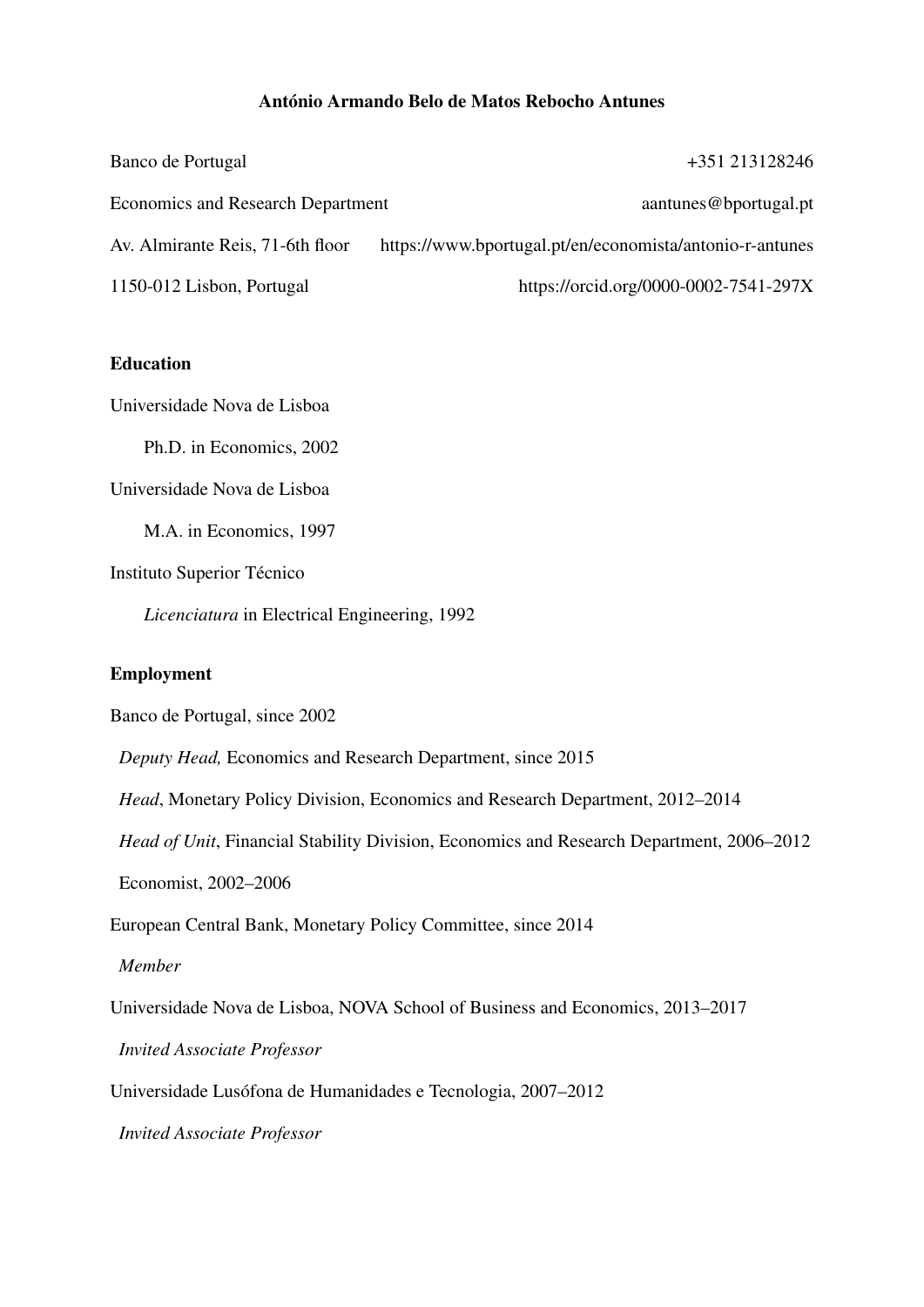Universidade Nova de Lisboa, Faculdade de Economia, 1993–2006

*Invited Assistant Professor*, 2002–2006

*Teaching Assistant*, 1993–2002

## Research interests

Macroeconomics, empirical economics

# Refereed publications

"Health and Earnings: a General Equilibrium Evaluation" (with V. Ercolani), *Research in Economics*, Vol. 75(3), 2021, pp. 203–214. https://doi.org/10.1016/j.rie.2021.05.001

"Public debt expansions and the dynamics of the household borrowing constraint" (with V. Ercolani), *Review of Economic Dynamics*, Vol. 37, 2020, pp. 1–32. https://doi.org/10.1016/j.red.2019.11.002

"Forecasting Banking Crises with Dynamic Panel Probit Models" (with D. Bonfim, N. Monteiro and P. Rodrigues), *International Journal of Forecasting*, Vol. 34(2), 2018, pp. 249–275. https://doi.org/10.1016/j.ijforecast.2017.12.003

"The Effects of Credit Subsidies on Development" (with T. Cavalcanti and A. Villamil), *Economic Theory*, Vol. 58(1), 2015, pp. 1–30. https://doi.org/10.1007/s00199-014-0808-0

"The Welfare Gains of Financial Liberalization: Capital Accumulation and Heterogeneity" (with T. Cavalcanti), *Journal of the European Economic Association*, Vol. 11(6), 2013, pp. 1348–1381. https://doi.org/10.1111/jeea.12053

"Costly Intermediation and Consumption Smoothing" (with T. Cavalcanti and A. Villamil), *Economic Inquiry*, Vol. 51(1), 2013, pp. 459–472. https://doi.org/10.1111/j.1465-7295.2012.00471.x

"Computing general equilibrium models with occupational choice and financial frictions" (with T. Cavalcanti and A. Villamil), *Journal of Mathematical Economics*, Vol. 44(7-8), 2008, pp. 553–568. https://doi.org/10.1016/j.jmateco.2006.03.004

"The effect of financial repression and enforcement on entrepreneurship and economic development" (with T. Cavalcanti and A. Villamil), *Journal of Monetary Economics*, Vol. 55(2), 2008, pp. 278–297. https://doi.org/10.1016/j.jmoneco.2007.10.006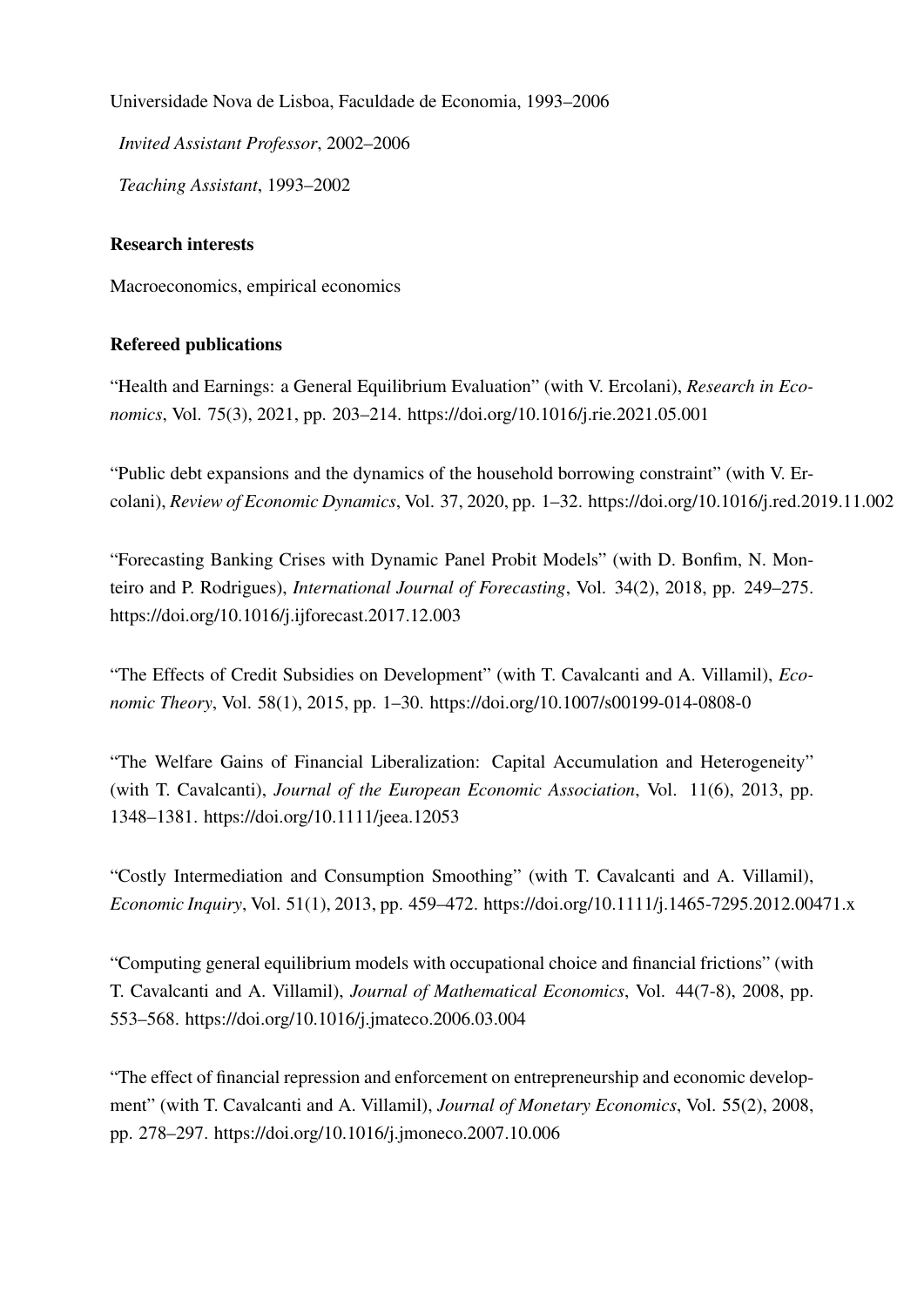"Start up costs, limited enforcement, and the hidden economy" (with T. Cavalcanti), *European Economic Review*, Vol. 51(1), 2007, pp. 203–224. https://doi.org/10.1016/j.euroecorev.2005.11.008

"Corruption, credit market imperfections, and economic development" (with T. Cavalcanti), *Quarterly Review of Economics and Finance*, Vol. 43(4), 2003, pp. 627–642. https://doi.org/10.1016/s1062- 9769(03)00039-5

## *Working papers* and work in progress

"Intergenerational wealth inequality: the role of demographics" (with V. Ercolani), Banco de Portugal Working Paper 09, 2020

"Tighter Credit and the Consumer Bankruptcy Insurance" (with T. Cavalcanti, C. Mendicino, M. Peruffo and A. Villamil), Banco de Portugal Working Paper 21, 2019

"Public debt expansions and the dynamics of the household borrowing constraint" (with Valerio Ercolani), Banco de Portugal Working Paper 18, 2016 (published)

"Forecasting banking crises with dynamic panel probit models" (with D. Bonfim, N. Monteiro and P. Rodrigues), Banco de Portugal Working Paper 13, 2016 (published) Paulo M.M. Rodrigues

"Dissecting Trade Risk: How risky are exporters?" (with Luca Opromolla and Katheryne Russ), 2015

"Less Inequality, More Welfare? A Structural Quantitative Analysis for Brazil" (with T. Cavalcanti and J. Guimarães), 2015

"Health and Earnings: the Aggregate Impact of Health Shocks" (with Valerio Ercolani), Banco de Portugal Working Paper 18, 2014 (published)

"Borrowing patterns, bankruptcy and voluntary liquidation" (with J. Mata and P. Portugal), Banco de Portugal Working Paper 27, 2010

"Do labor market policies affect employment composition? Lessons from European countries" (with M. Centeno), Banco de Portugal Working Paper 21, 2007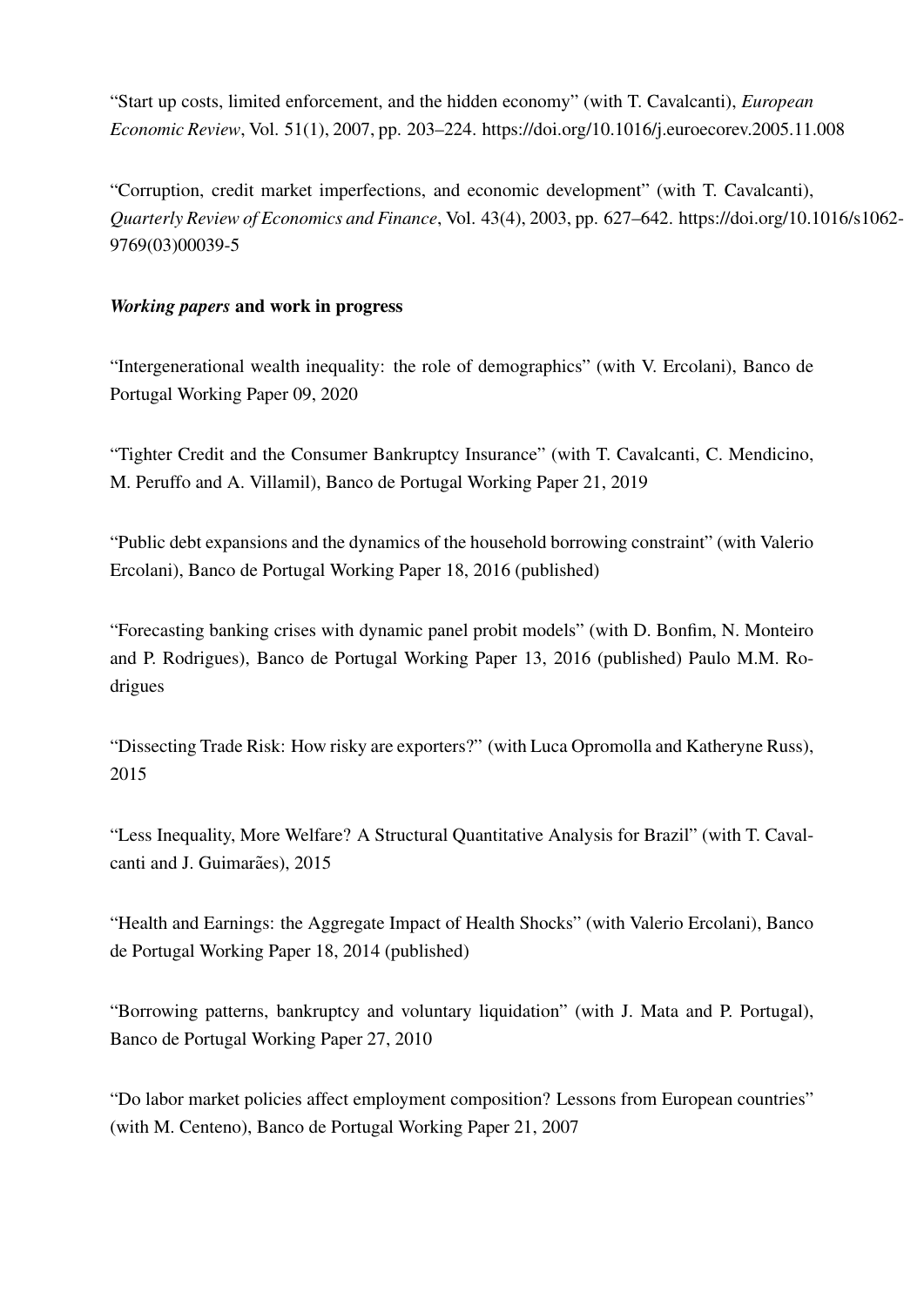"Computing general equilibrium models with occupational choice and financial frictions" (with T. Cavalcanti and A. Villamil), Banco de Portugal Working Paper 15, 2006 (published)

"Intermediation costs, investor protection and economic development" (with T. Cavalcanti and A. Villamil), Banco de Portugal Working Paper, 2005 (published under the title "The effect of financial repression and enforcement on entrepreneurship and economic development")

"Analysis of delinquent firms using multi-state transitions", Banco de Portugal Working Paper 5, 2005

"Accounting for the Hidden Economy: Barriers to Legality and Legal Failures" (with T. Cavalcanti), Banco de Portugal Working Paper 20, 2004 (modified version published under the title "Start up costs, limited enforcement, and the hidden economy")

"Corruption, Credit Market Imperfections, and Economic Development" (with T. Cavalcanti), Banco de Portugal Working Paper 17, 2003 (published)

# Other publications

"Firm default probabilities revisited" (com H. Gonçalves e P. Prego), *Banco de Portugal Economic Studies*, Vol. 2(2), 2016, pp. 19–45

"Co-movement of revisions in short and long-term inflation expectations", *Banco de Portugal Economic Studies*, Vol. 1(1), 2015, pp. 1–19

"Towards a Systemic Risk Indicator Based on Contingent Claim Analysis", with Nuno Silva and Nuno Ribeiro. In *A Flow-of-Funds Perspective on the Financial Crisis*, Volume II: Macroeconomic Imbalances and Risks to Financial Stability, pp. 263. Eds. Bernhard Winkler, Ad van Riet, and Peter Bull. Palgrave Macmillan, 2014.

"Early Warning Indicators of Banking Crises: Exploring new Data and Tools" (with D. Bonfim, N. Monteiro and P. Rodrigues), *Economic Bulletin*, April issue, Banco de Portugal, 2014

"A Scoring Model For Portuguese Non-Financial Enterprises" (with R. Martinho), *Financial Stability Report*, November issue, Banco de Portugal, 2012

"Access to credit of non-financial firms" (with R. Martinho), *Financial Stability Report*, May issue, Banco de Portugal, 2012